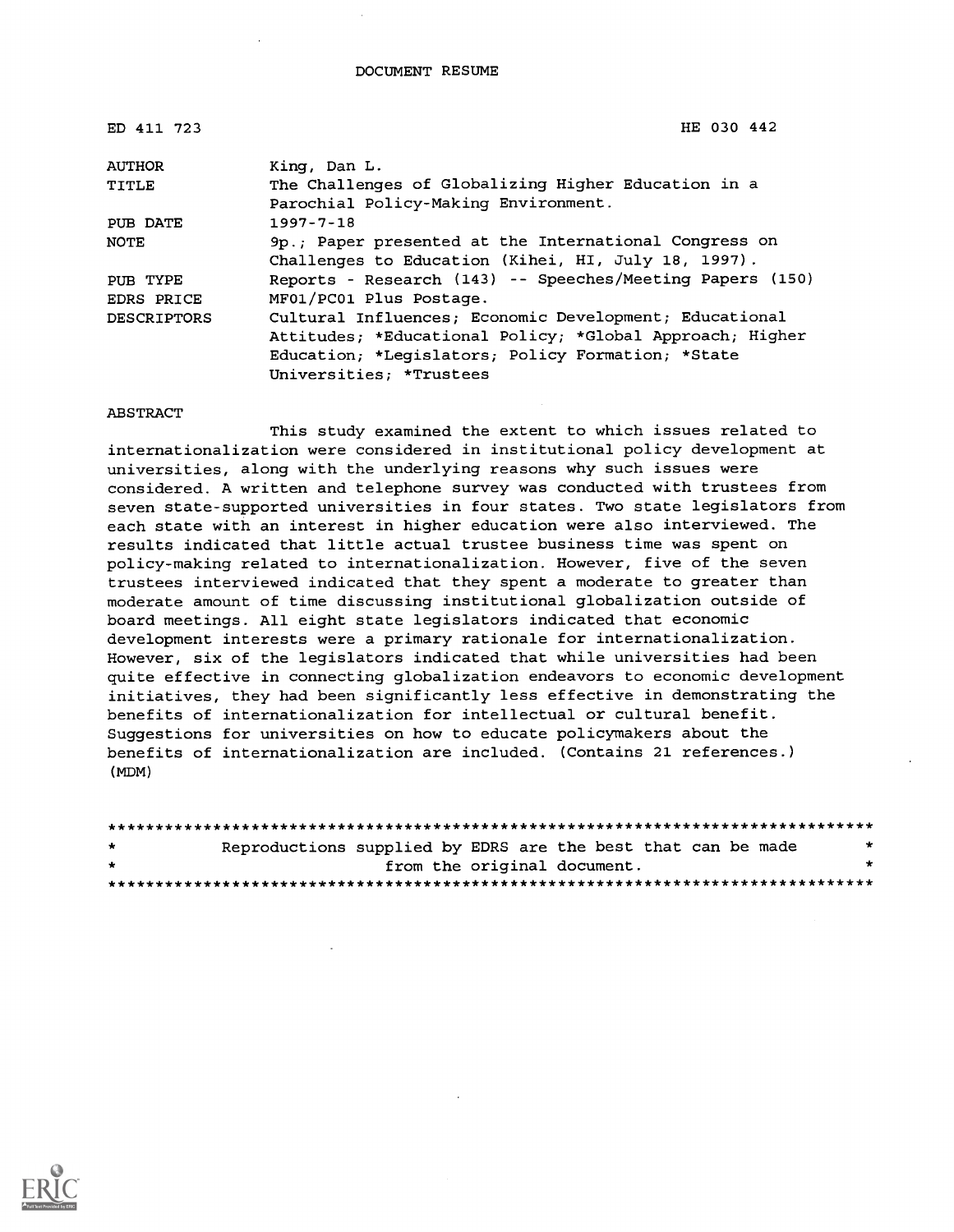RĬC

## The Challenges of Globalizing Higher Education in a Parochial Policy-Making Environment

Dan L. King

Presented at The International Congress on Challenges to Education, Kihei, Hawai'i, July 18, 1997

U.S. DEPARTMENT OF EDUCATION PERMISSION TO REPRODUCE AND Office of Educational Research and Improvement DISSEMINATE THIS MATERIAL EDUCATIONAL RESOURCES INFORMATION CENTER (ERIC) HAS BEEN GRANTED BY 14月030 1142 of This document has been reproduced as<br>received from the person or organization<br>originating it. Dan L. King o Minor changes have been made to improve reproduction quality Points of new or opinions stated in this docu- ment do not necessarily represent official OE RI position or policy TO THE EDUCATIONAL RESOURCES (INFORMATION CENTER (ERIC) Author's Contact Information Dr. Dan L. King, Professor of Leadership and Human Development College of Education University of Wyoming Phone: 307/766-31456 P.O. Box 3374 Fax: 307/766-6668 Laramie, WY 82071 E-Mail: DKING@UWYO.EDU **BEST COPY AVAILABLE** 2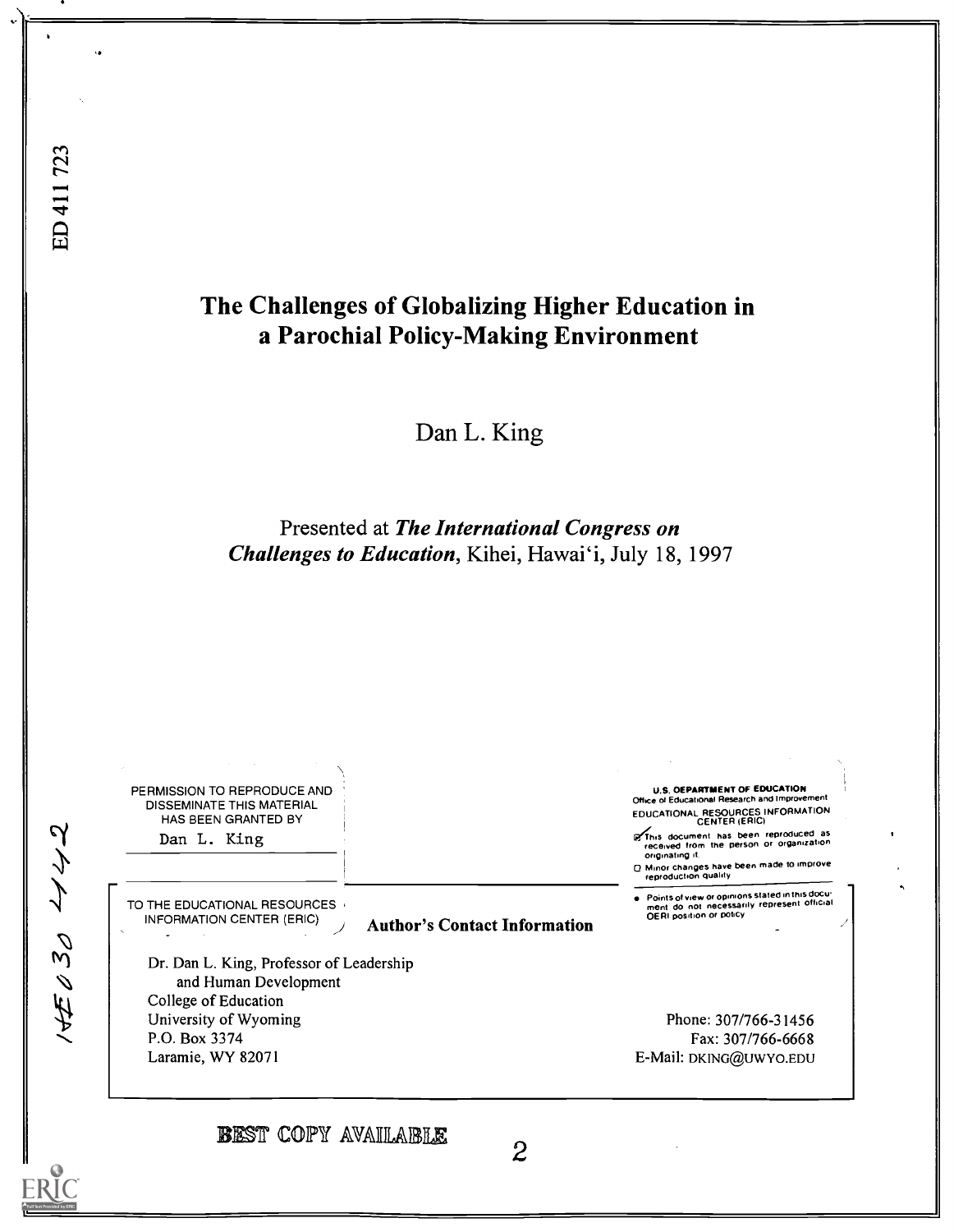### THE CHALLENGES OF GLOBALIZING HIGHER EDUCATION IN A PAROCHIAL POLICY-MAKING ENVIRONMENT

The globalization and internationalization of American higher education has been a wellarticulated goal for decades. Presumably, the efforts of individuals and—consequently—of institutions to develop broadened perspectives are driven by multiple factors. Among these are the well-intentioned and altruistic desires of faculty and administrators to enhance the educational perspectives which are imparted to enrolled students. In addition, some personnel support the broadening of perspective as simply being a fundamental role of higher education. Each of these motivating sets impacts internal college and university cultures and structures in a way that encourages the enhancement of internationalization. Each is legitimately associated with a principle-driven desire to engage the college community in a global dialogue.

Developments in communication technology over the past two decades have reinforced the desire and need for academicians to communicate on a world-wide basis. As the quality and availability of this communication increases, the likelihood of faculty demanding an even greater internationalized perspective will also increase. In Hansen and Meyer's book (1995), Steven Muller states,

"(G)eographic distance, national borders, and—at least to some degree—even language barriers no longer present significant obstacles to the international movement of intellectual capital, especially to the instantaneous communication of data. If there is indeed a marketplace for intellectual capital, that marketplace is truly global and appears to be extending into space as well. While the nationstate remains the standard form of large-scale human social organization, it has already been substantially eroded by the commercial and financial markets. With the end of the Cold War, the advanced technological societies of the information age seem to be well on the road toward a single global marketplace of ideas, data, and communication." (p. 65.)

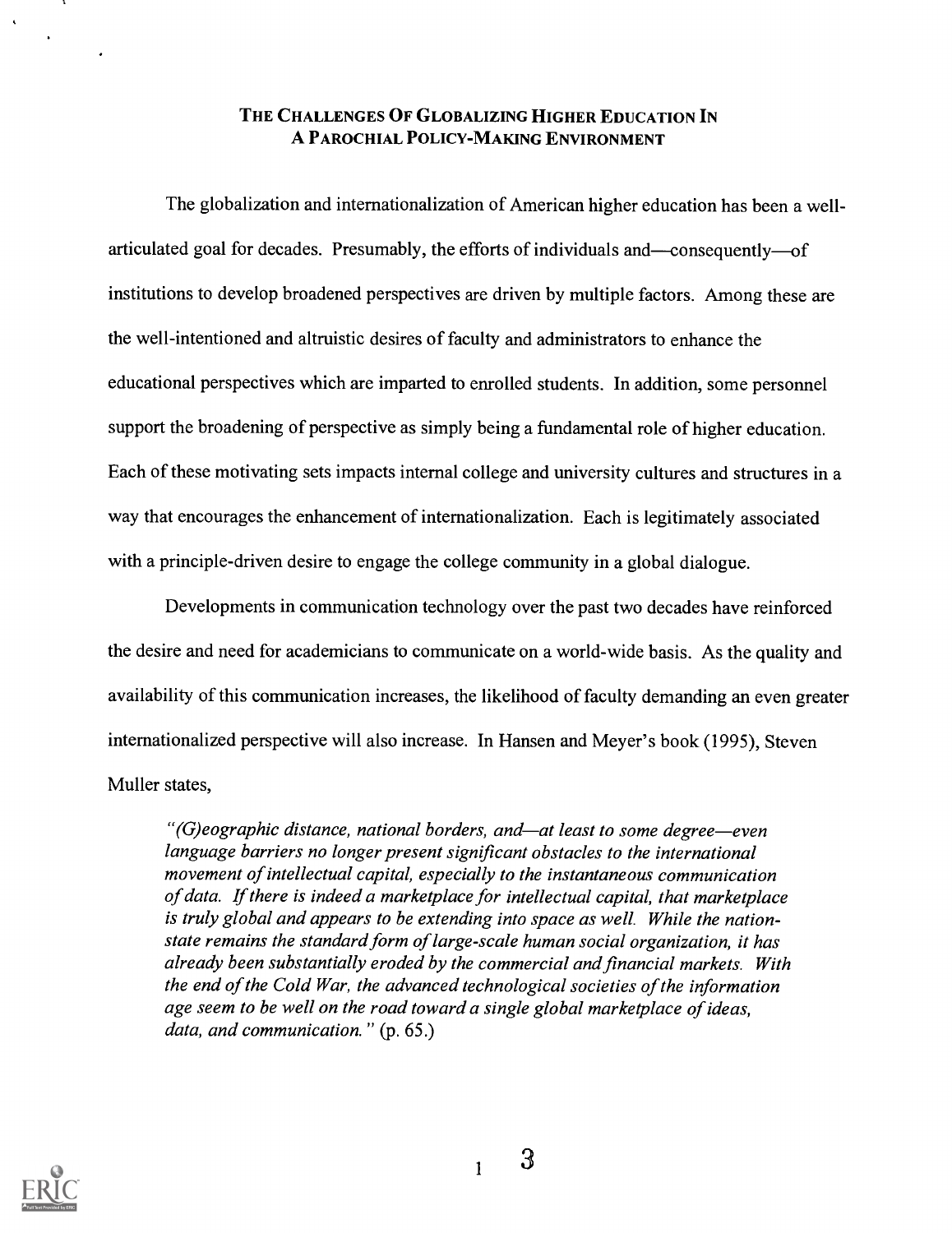#### The Status Quo

A written and telephone survey was conducted with trustees of seven different statesupported universities, located in four different states. (In all cases but one, the trustee interviewed was currently serving as chair of the board. In the single exception, the chair was unavailable and the interview was conducted with the vice chair.) The purposes of this survey were to determine the extent to which issues related to internationalization were considered in institutional policy-development and the underlying reasons such issues were considered. The results of the survey indicated that little actual trustee business time was spent on policy-making related to internationalization. However, five of the seven trustees interviewed indicated that they spent a moderate to greater than moderate amount of time discussing institutional globalization outside of board meetings. These individuals appeared to take very seriously their leadership responsibility to broaden their respective institution's international presence. However, in every case, one or two of the following reasons were cited for this activity:

(1) Efforts to internationalize were closely coupled with state and/or local economic development endeavors; and/or

(2) Efforts to internationalize were seen as a means of increasing the pool of potential student applicants.

There was no discussion of internationalizing because of intellectual and or socio-cultural benefits. There was no discussion of the need to internationalize because of an increasingly interrelated global perspective or because of the need to be able to better communicate in a shrinking world. The driving force was economic ... exclusively, economic.

Two legislators were surveyed from each of the four states from which the previously described trustee interviews were conducted. These legislators were selected upon the recommendation of the trustee interviewees as being persons of knowledge and interest in higher



<sup>2</sup> 4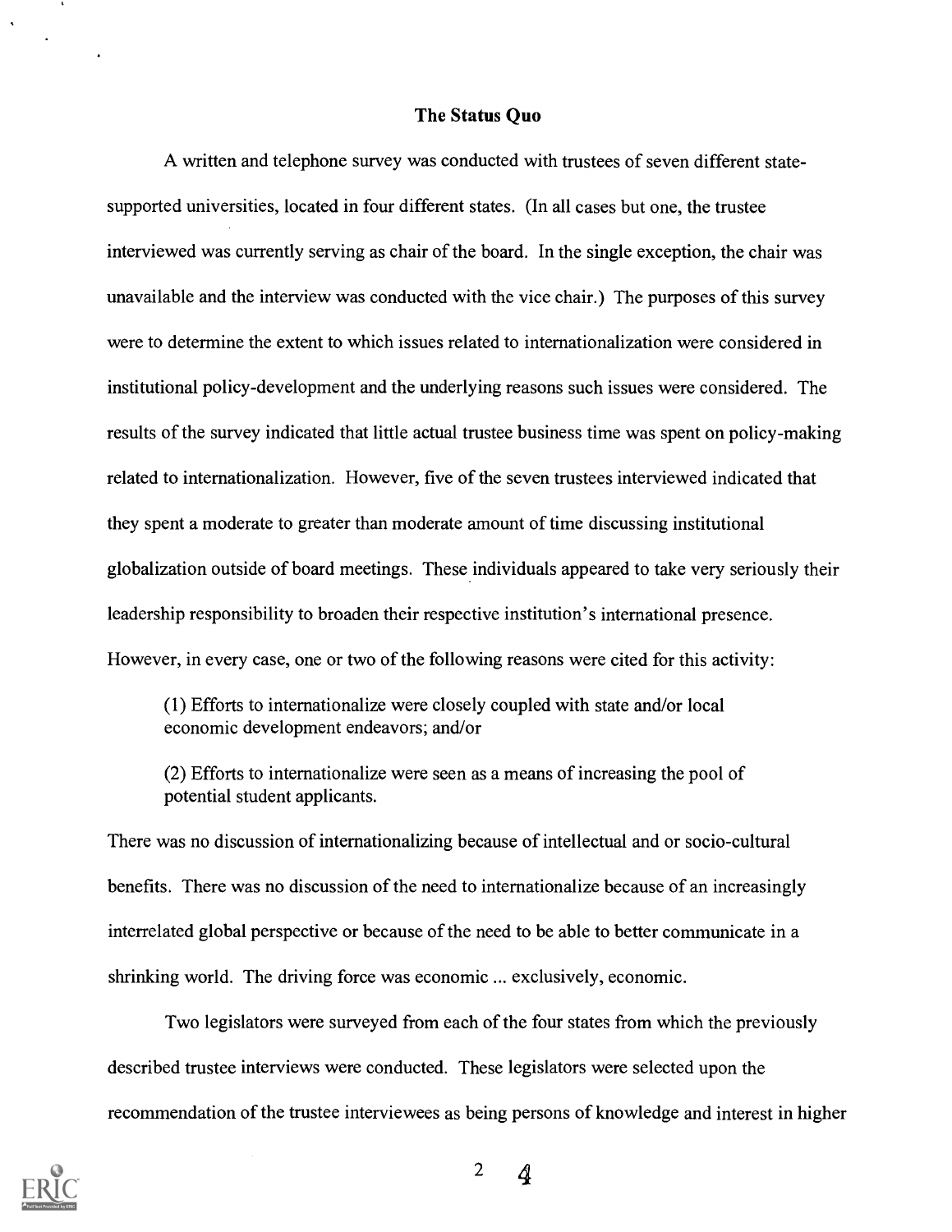education, with a special interest in internationalization of post-secondary education in the particular state. The purpose of these brief surveys was to determine whether there was a perception of particularly effective rationale that colleges and universities could put forward to capture support for international efforts. In every case, the legislators reported that economic development interests were a significantly greater consideration than were intellectual or other cultural benefits. However, six of the legislators interviewed reported the belief that colleges/universities has been quite effective in connecting globalization endeavors to economic development initiatives and that they had been significantly less effective in demonstrating the benefits of internationalizing for intellectual or socio-cultural affairs. Each of these six expressed the belief that it would be possible to demonstrate non-economically driven benefits. They all expressed the belief that doing so could result in significantly increased legislative support for international efforts.

Four of the eight legislators interviewed expressed concern over some perceived public criticism of internationalized perspectives on college/university campuses. Each of these four referred to multiple expressions of concern from constituents regarding foreign-born professors who "have difficulty with English." However, in each case, the legislators reported a personal perceived benefit from the international perspective brought to campus by these professors. They expressed dissatisfaction with college/university administrators who fail to capitalize on the cross-cultural expertise of international faculty, and were further critical of administrators who fail to differentiate teaching assignments in a manner which mitigate English language difficulty. In each case, the legislators reported that colleges and universities are not engaging in internal and external strategies which would reduce criticism and actual build support for an internationalized faculty.

 $\chi \sim 20$ 

 $3<sup>7</sup>$  $\overline{5}$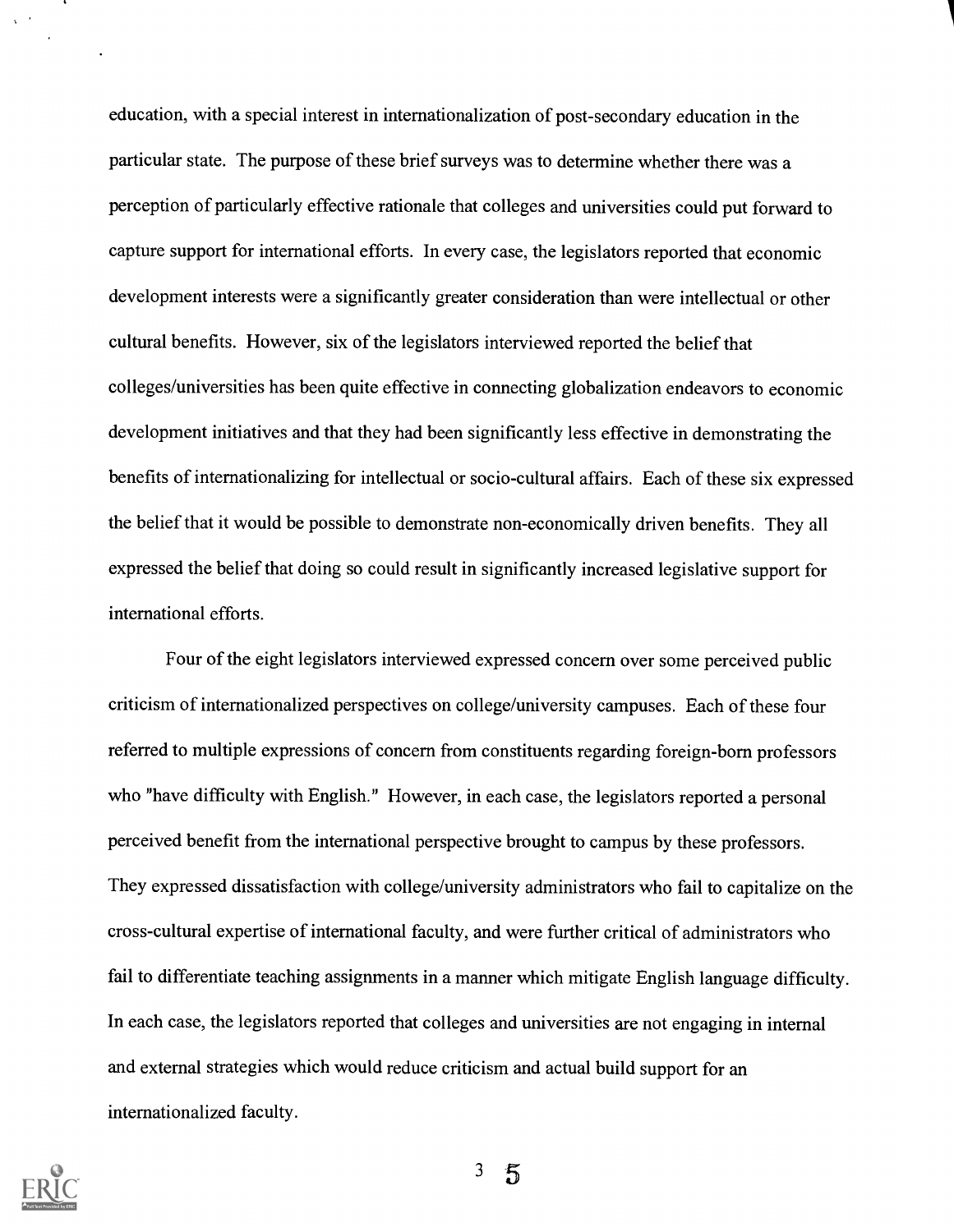## Educate the Policy-Makers

I

Public institutions of higher education need to educate their own internal policy-making personnel (e.g., trustees) as well as the state legislators who influence post-secondary education policy-development. While it is beneficial to accept support for international endeavors that is evident because of both perceived and real economic development outcomes, the intellectual and socio-cultural purposes of internationalization are also quite valid and deserve support in their own right. The following suggestions are offered:

1. Establish a campus-wide faculty/administrative group whose primary purpose is to provide leadership for expanding the global perspectives on campus.

2. Identify one or two college/university trustees who will serve as a liaison between this group and the campus policy-makers. (While it is important to consider identifying trustees who are interested in internationalizing the campus, it is more important to select those which will not approach this endeavor froma singular perspective. Thus, the appointment of someone just because he/she does business in a foreign country may lead to consideration of globalization from only an economic development perspective. It would be better to identify a liaison with less initial knowledge but who has an interest and is willing to consider multiple perspectives of internationalization.)

3. Charge this campus group with developing an educational plan for both the college/university trustees as well as key members of the state legislature. It is important for legislators to be fully versed on all benefits of internationalization, not just the economic development benefits.

4. Provide higher-echelon administrative support for internationalizing the college campus. Ensure that the underlying rationale for this internationalization is both intellectual and economic.

5. Make sure that everyone on campus as well as external constituents are fully versed in the benefits of globalization that devolve to the institution, to its students/faculty, to members in the local community, and to the broader community which supports the institution.



 $\chi=4$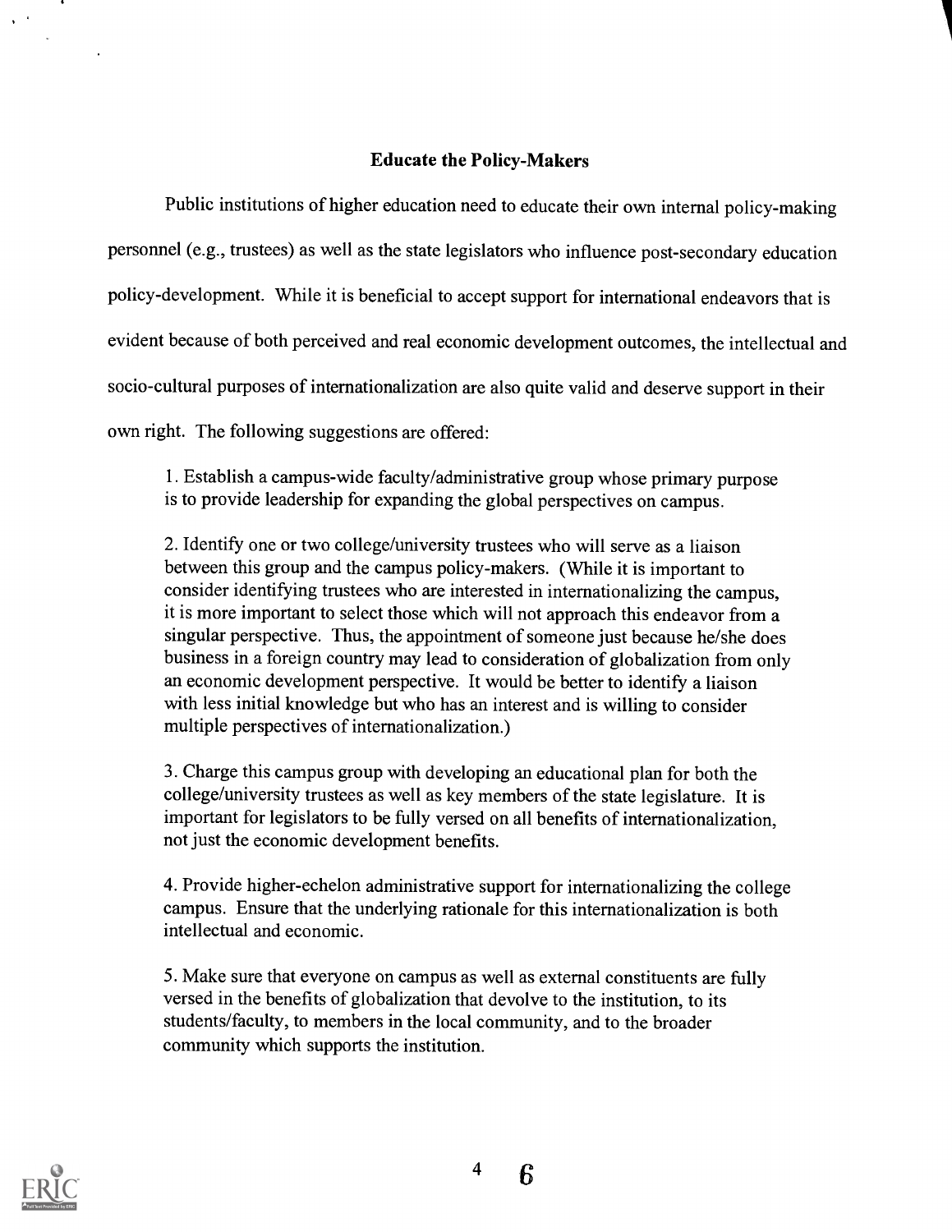#### **Conclusions**

Policy-makers at two levels—institution trustees and state legislators—expressed a belief that college/university internationalization endeavors are too limited in scope. That is, such activities may indeed significantly contribute to economic development and/or enrollment enhancement but that parallel benefits may devolve from internationalization that is achieved for intellectual and/or non-economic socio-cultural ends. These policy-makers stressed the need for institutions to sensitize both trustees and legislators to these alternative benefits of internationalization activities.

In short, the trustees and legislators stressed the benefits of continuing the present economically-related activities as being in the enlightened self-interest of the institution and challenged college/university administrators to expand internationalization activities and improve the strategies for publicly communicating the rationale for college/university internationalization.



 $\sim$   $^{\prime}$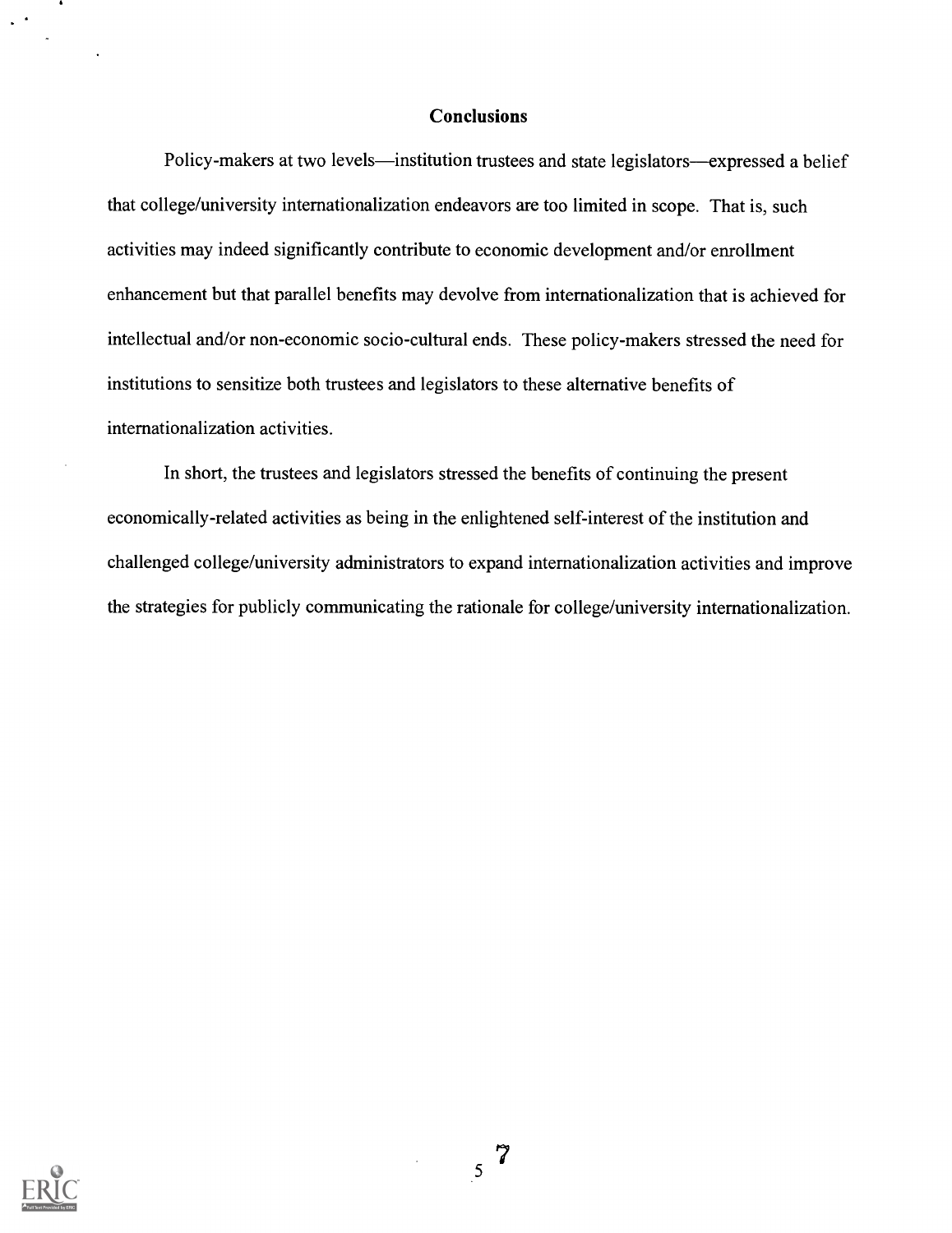## References

Anderson, R.E., & J.W. Meyerson (Eds.) (1990). Financing higher education in a global economy. Phoenix: Oryx Press.

Clark, B. (Ed.) (1984). Perspectives of higher education: eight disciplinary and comparative views. Berkeley: University of California Press.

Goodwin, C.D., & M. Nacht (1991). Missing the boat: the failure to internationalize American higher education. Cambridge: Cambridge University Press.

Green, M. (Ed.) (1997). Transforming higher education: views from leaders around the world. Phoenix: Oryx Press.

Gumperz, E.M. (1970). Internationalizing American higher education. Berkeley: University of California Press.

Hanson, K.H., & J.W. Meyerson (Eds.) (1995). International challenges to American colleges and universities. Phoenix: Oryx Press.

Kneip, W.M. (1986). Defining a global education by its content. Social Education, 50(6), 437-446.

Lambert, R.D. (1989). International studies and the undergraduate. Washington: American Council on Education.

Lambert, R.D. (Ed.) (1994). Educational exchange and global competence. New York: Council on International Educational Exchange.

Munnich, L.W., Jr. (1995). Emerging principles in state and local economic development. Minneapolis: Hubert H. Humphrey Institute of Public Affairs, University of Minnesota.

Pickert, S.M. (1992). Preparing for a global community: achieving an international perspective in higher education. ERIC Digest. Washington: ERIC Clearinghouse on Higher Education, George Washington University School of Education and Human Development.

Popkewitz, T.S. (1980). Global education as a slogan system. Curriculum Inquiry 10(3), 303-316.

Rubin, M.R. (1983). Information economics and policy in the United States. Littleton: Libraries Unlimited.

Sniveley, G., & A. MacKinnon (Eds.) (1995). Thinking globally about mathematics and science education. Vancouver: Research and Development in Global Studies, Faculty of Education, University of British Columbia.



 $\mathbf{v}^{(i)}$ 

6

8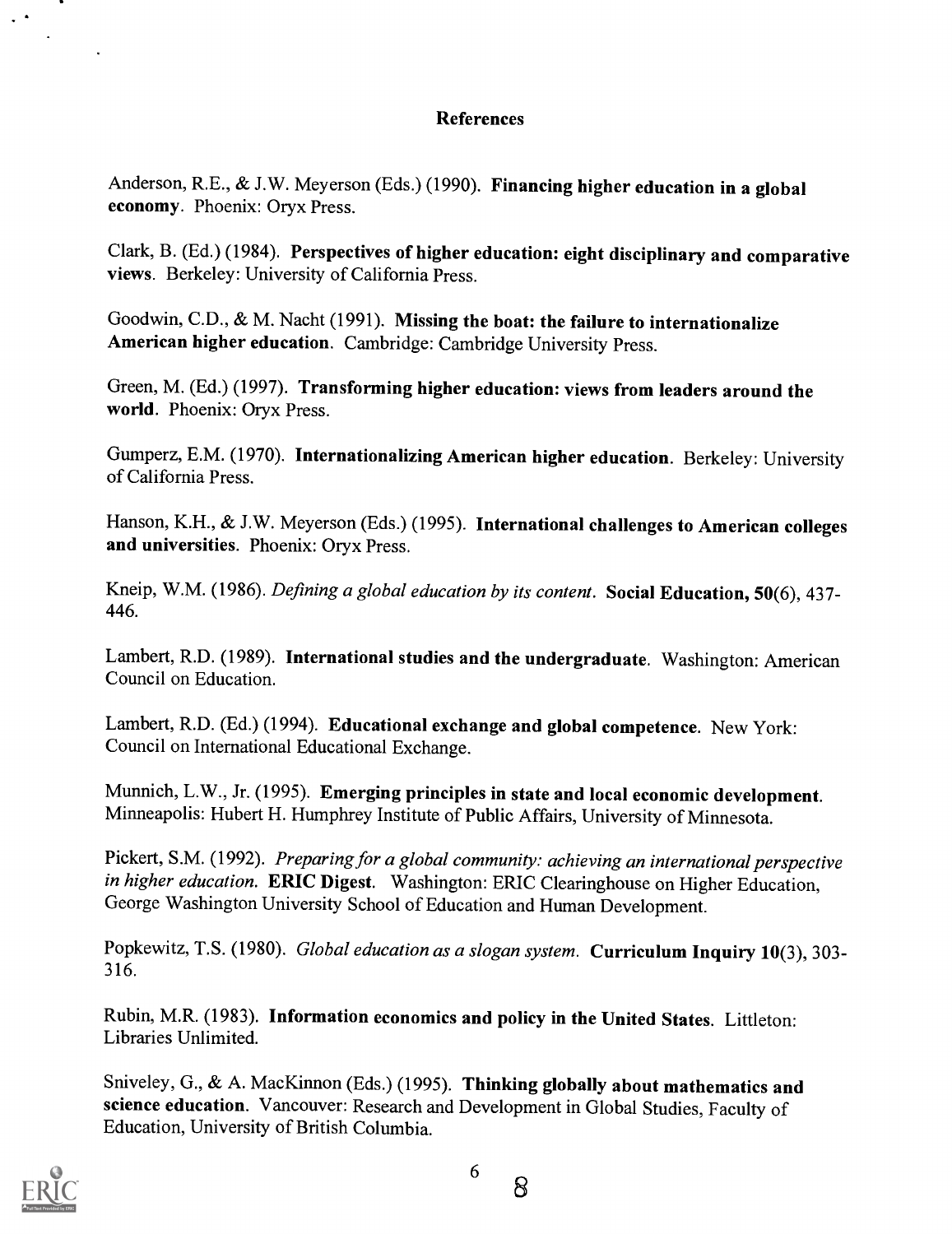Torney-Purta, J. (1995). Education in multicultural settings: perspectives from global and international education programs. In W. Hawley & A. Jackson (Eds.), Toward a common destiny. San Francisco: Jossey-Bass.

Walshok, M.L. (1994). Rethinking the role of research universities in economic development. Industry and Higher Education 8(1), 8-18.

Walshok, M.L. (1995). Knowledge without boundaries: what America's research universities can do for the economy, the workplace, and the community. San Francisco: Jossey-Bass.

Walshok, M.L. (1996). Expanding roles for U.S. research universities in economic development. Industry and Higher Education 10(3), 144.

Williams, G.L., M. Woodall, & U. O'Brien (1986). Overseas students and their place of study. London: Overseas Students Trust.

Woodall, M. Government Policy Toward Overseas Students: An International Perspective. In Williams, G., M. Kenyon, & L. Williams (Eds.) (1987). Readings in overseas student policy. London: Overseas Student Trust.

Zinberg, D. (1990). The Changing University: How Increased Demand for Scientists and Technology is Transforming Academic Institutions Internationally. Dordrfecht: Kluwer Academic Publishers.



 $\ddot{\phantom{1}}$